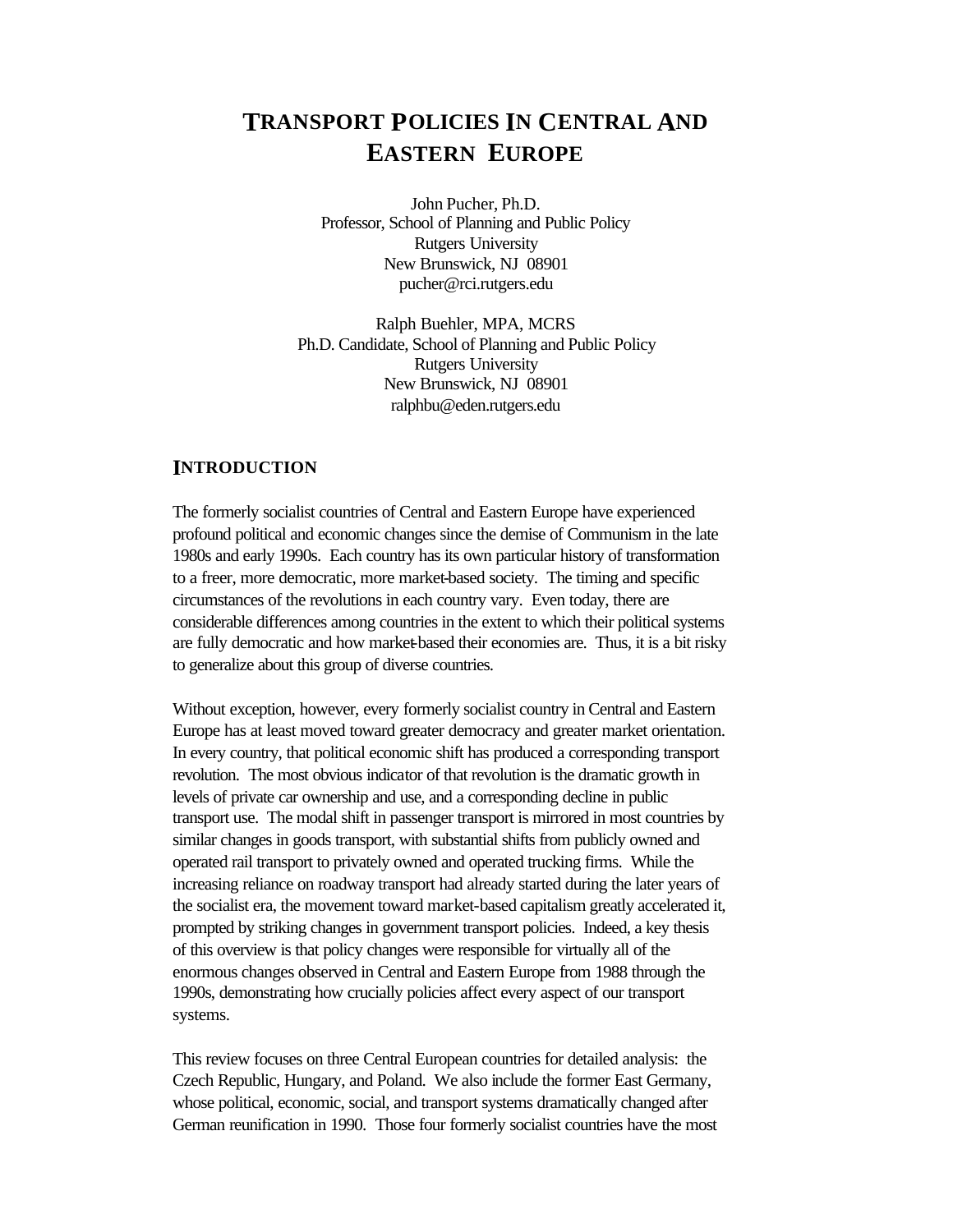reliable long-term series of transport statistics, enabling better analysis of their transport systems, travel behavior, and policies. Moreover, they are typical of developments in other Central and Eastern European countries as well, with most transport trends being in the same direction even if the magnitudes vary from one country to another. This overview is limited mainly to urban passenger transport, although we briefly note developments in long-distance passenger travel and goods transport as well.

#### **TRENDS IN TRANSPORT SYSTEMS AND TRAVEL**

One of the most useful indicators of overall transport orientation in a country is the level of motorization, usually measured by the number of private vehicles per 1,000 population. As shown in Table 1, private car ownership has increased rapidly over the entire period from 1976 to 2001, but the largest jump came from 1990 to 2001 during the first full decade after the overthrow of Communism. Most of the countries roughly doubled their levels of car ownership per capita in only a decade. Moreover, the table hides the especially rapid growth in car ownership in some countries in the late 1980s. As part of their liberalization attempts, governments in Hungary and Poland had already begun expanding offerings of consumer goods such as cars well before socialism's complete overthrow. Likewise, car purchases in the former East Germany and Czechoslovakia boomed almost immediately after their peaceful revolutions in 1989.

|                           | Year |      |      |      |      | GNI per capita in<br>US <sub>\$</sub> |
|---------------------------|------|------|------|------|------|---------------------------------------|
| <b>Country</b>            | 1976 | 1980 | 1990 | 1996 | 2001 | 2001                                  |
| Belarus                   | 12   | 31   | 59   | 101  | 142  | 7630                                  |
| Bulgaria                  | 51   | 56   | 146  | 204  | 262  | 6740                                  |
| Croatia                   | 80   | 108  | 147  | 175  | 257  | 8930                                  |
| <b>Czech Republic</b>     | 112  | 148  | 228  | 325  | 369  | 14320                                 |
| Eastern Germany           | 122  | 151  | 296  | 440  | 486  | 17668                                 |
| Estonia                   | 12   | 31   | 154  | 277  | 347  | 9650                                  |
| Hungary                   | 69   | 85   | 188  | 239  | 244  | 11990                                 |
| Latvia                    | 12   | 31   | 106  | 153  | 250  | 7760                                  |
| Lithuania                 | 12   | 31   | 133  | 212  | 340  | 8350                                  |
| Macedonia                 | 80   | 108  | 121  | 139  | 151  | 6040                                  |
| Poland                    | 37   | 67   | 138  | 209  | 272  | 9370                                  |
| Romania                   | 9    | 11   | 56   | 107  | 144  | 5780                                  |
| <b>Russian Federation</b> | 12   | 31   | 65   | 92   | 140  | 6880                                  |
| Slovak Republic           | 112  | 148  | 163  | 198  | 240  | 11780                                 |
| Slovenia                  | 80   | 108  | 289  | 365  | 433  | 17060                                 |
| Ukraine                   | 12   | 31   | 63   | 93   | 106  | 4270                                  |

**Table 1. Auto ownership trends in formerly socialist countries of Central Europe (cars per 1,000 inhabitants)**

*Note: GNI is gross national income. GNI per capita, as reported by the World Bank (2003), reflects the purchasing power parity of incomes in each country instead of simply exchange rates, which can be misleading and understate real incomes in poorer countries.*

*Sources: The World Bank (1999, 1998, 2003); Motor Vehicle Manufacturers Association (1982,*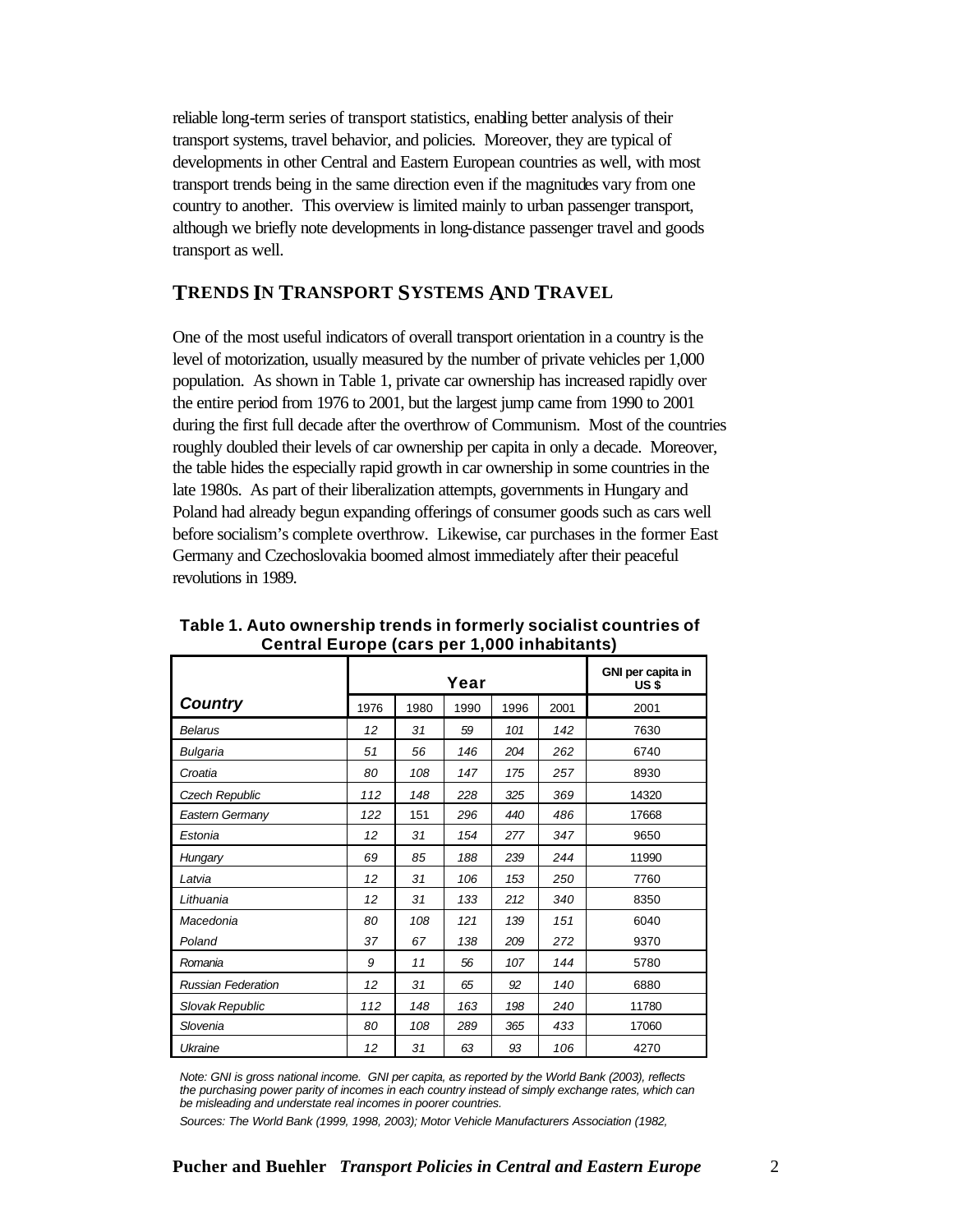*1978); German Federal Statistical Office (2003); Prague Institute of Transport Engineering (2003).* As one would expect, those countries with higher per-capita incomes in Table 1 also have higher levels of car ownership. Thus, Eastern Germany and Slovenia, which have by far the highest per-capita incomes among these formerly socialist countries, also have the highest levels of motorization. Countries such as Ukraine, Russia, Macedonia, and Romania have the lowest per-capita incomes as well as the lowest levels of car ownership. There is much variation, however, and data irregularities might help explain some anomalies such as Bulgaria, which reports a much higher level of motorization than would be expected from its very low per-capita income.

Figure 1 provides two alternative measures of car ownership to compare levels of car ownership in various countries of Europe and North America. The darkly shaded bars represent the traditional statistic of cars per capita, here expressed relative to the USA, which has the highest rate (748 cars per 1,000 persons). The lightly shaded bars show levels of car ownership per unit of real income or purchasing power, using the gross national income per capita of each country (purchasing power parity), as reported by the World Bank (2003), but also relative to the USA. While Figure 1 shows the expected decline in car ownership per capita from west to east, formerly socialist countries have much higher levels of car ownership than one would predict on the basis of per-capita income.



*Note: Both motorization statistics are expressed here relative to the USA (index=100). Cars per 1,000 persons is the*  statistic most frequently used to compare car ownership among countries. Cars per GNI is a useful supplemental *measure, however, since it reflects the number of cars per capita relative to average incomes in each country, using estimates for each country by the World Bank (2003).*

There are several possible reasons for the weaker than expected relationship between car ownership and income. First, the statistic only considers the quantity and not the quality of cars. Thus, passenger cars in formerly socialist countries generally are older, often purchased as used cars, and considerably lower quality than those in Western Europe and North America. Second, it has been argued that the private car is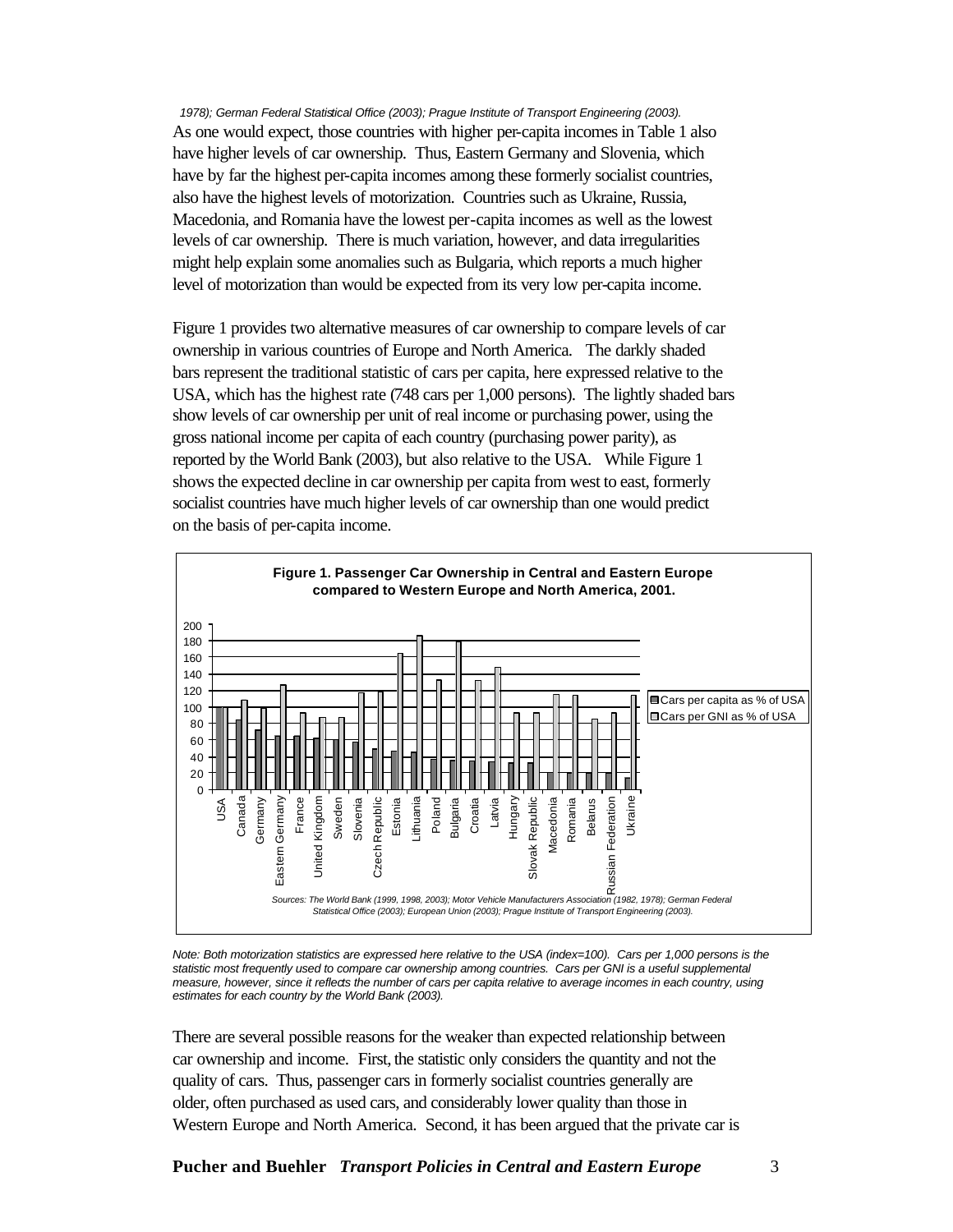an extremely important symbol of economic and social status as well as personal freedom. Many residents of formerly socialist countries have purchased cars mainly to possess this crucial symbol of success and independence, often far beyond their economic means or actual transport needs (Pucher, 1995, 1999; Suchorzewski, 2002; Komornicki, 2003). Third, as car ownership reaches high levels, as in the USA, there is a saturation effect, so that higher incomes result mainly in more expensive cars instead of more cars. Conversely, at the lower end of the spectrum in Eastern Europe, increases are mainly in quantity, since overall motorization rates are still comparatively low. Finally, cars have become increasingly necessary in some Eastern European countries, especially in smaller cities and rural areas, as public transport systems have sharply deteriorated and fares have skyrocketed.

In addition, however, data problems surely underlie some of the strange patterns seen in Figure 1. Data on car ownership can be notoriously unreliable, based on different data collection techniques and statistical definitions. In many countries, for example, discarded vehicles are not properly de-registered and removed from the vehicle stock reported. National income statistics in some countries may be inaccurate as well, since black markets and hidden economies play a significant role in Eastern Europe, and are not reported in official statistics, thus understating real incomes and purchasing power.



Figure 2 reveals in greater detail the early and particularly rapid growth in car ownership in Eastern Germany, with a 65% increase in only four years (from 1988 to 1992). In the same four years, car ownership rose by 42% in Poland, 33% in Hungary, but only 16% in the Czech Republic. Over the much longer period from 1992 to 2001, car ownership continued to grow, but at lower annual rates. Indeed, the 31% further increase in Eastern Germany over those 9 years was less than half as large as the percentage increase from 1988 to 1992. Likewise, the increase in Hungary was much smaller (12% vs. 33%). In sharp contrast, growth accelerated in the Czech Republic and Poland, with larger increases in the second period. As noted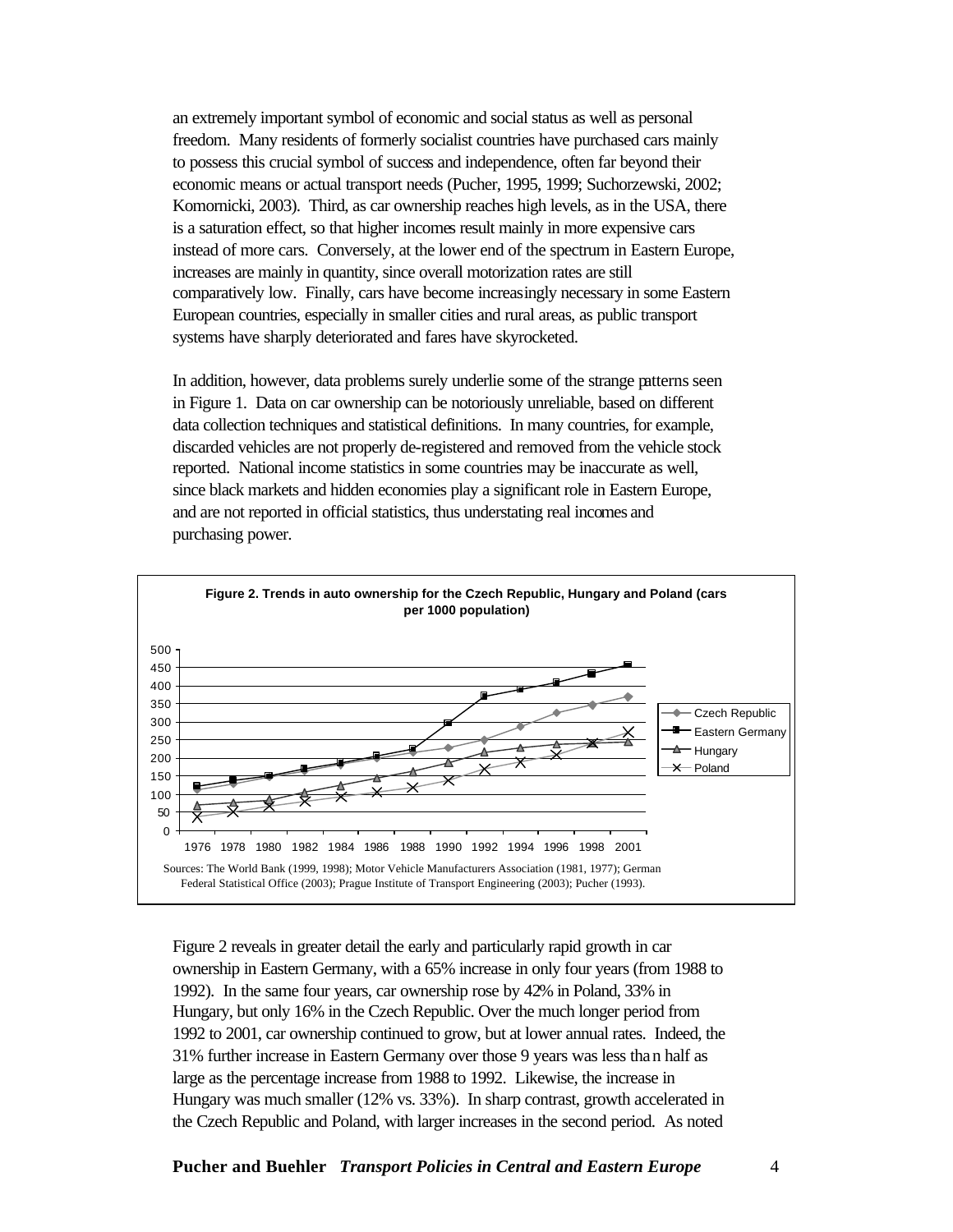later, differences in the timing of policy changes explain much of this variation among these countries in the timing of motorization growth.

While car ownership and use were increasing, public transport use plummeted in the late 1980s and early 1990s. Mirroring the sudden and dramatic jump in car ownership in Eastern Germany, public transport systems there lost almost half their riders in only three years after the fall of socialism (from 1988 to 1991). As seen in Figure 3, urban public transport use fell in all four of these countries, albeit with different timing. For example, it declined later and less in the Czech Republic than in Hungary and Poland.



The situation has stabilized in recent years, with much slower declines, but the overall loss of passengers from 1988 to 2000 was stunning. Just as urban public transport use declined, long-distance rail travel declined as well—by 36% in the Czech Republic, by 26% in Hungary, and by 54% in Poland. Intercity and rural bus services suffered even larger losses of passengers—68% in the Czech Republic and 58% in Poland (Czech Statistical Office, 2003; Hungarian Central Statistical Office, 2003; Polish Central Statistical Office, 2003).

The obvious result of the rise in car use and fall in public transport use has been a dramatic change in modal shares of travel. From the mid-1980s to 2000, public transport's share of total *motorized* trips fell from about 75%-85% to only 50%-60% in large Polish, Hungarian, and Czech cities. Public transport has lost even more market share in small cities and villages, many of which now have virtually no public transport at all (Pucher, 1998; Suchorzewski, 1999 and 2002; Institute of Transportation Engineering, 2003).

Perhaps most striking is the comple te transformation of travel behavior in the former East Germany. As shown in Figure 4, the distribution of urban trips by means of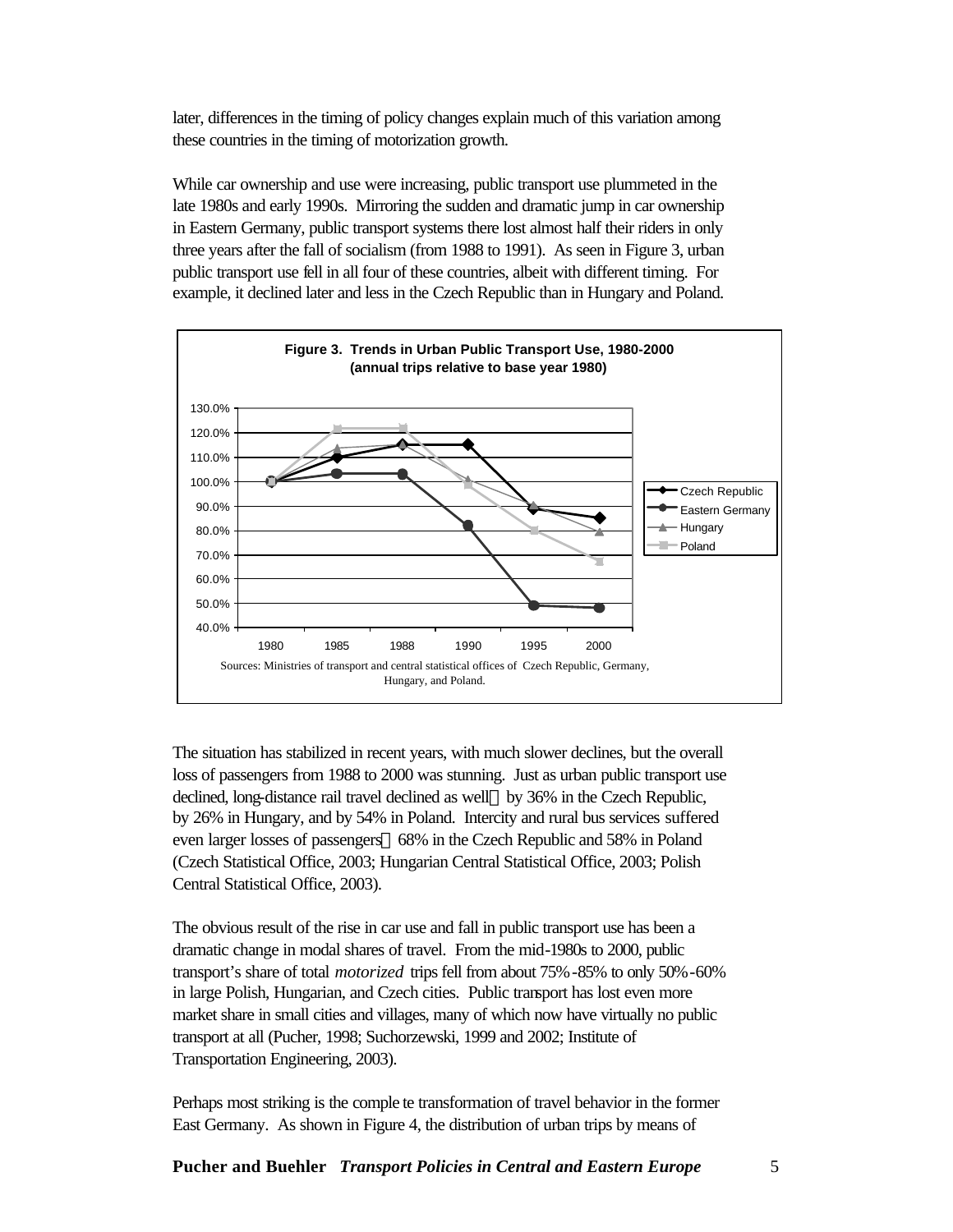transport in Eastern and Western Germany rapidly converged after 1987, so that modal trip distribution is now almost identical. Indeed, public transport now accounts for a slightly higher percentage of total *motorized* trips in the West than in the East (24% vs. 20%) while the reverse was true in 1987 (25% vs. 49%) (Broeg and Erl, 2003).



Just as the modal distribution of urban passenger travel shifted toward the private car and away from public transport, the railroad's share of freight transport has fallen sharply, while the transport of goods by roadway has risen. For example, the rail share of ton-km of total freight fell in the Czech Republic from 73% in 1990 to 25% in 2002. In Poland, rail's share of ton-km of freight transport fell from 67% in 1990 to 39% in 2002. Almost all of the freight traffic lost by rail has been shifted to lorries on roadways. Over the same 12-year period, total ton-km of freight by roadway tripled in the Czech Republic (from 14,951 mill. to 45,059 mill. ton-km.) and almost doubled in Poland (from 40,293 mill. to 74,403 mill. ton-km.) (Czech Statistical Office, 2003; Polish Central Statistical Office, 2003). Combined with the skyrocketing use of private cars, that rapid increase in lorry traffic has put an enormous strain on the limited capacity of roadway networks in Central Europe.

# **SHIFTS IN LAND USE PATTERNS**

Corresponding to these dramatic changes in travel behavior, land use patterns have also changed. Socialist cities in Central Europe were densely settled around public transport routes. Low -density suburban sprawl was virtually non-existent prior to 1990. Almost all new housing was government-built and government-owned, and it was concentrated in very high-density and appallingly ugly apartment complexes on the periphery of cities, because that was the only land available for such vast projects. Even in these peripheral settlements, there was little need for a car because they were well served by frequent public transport services to the center (Pucher, 1990).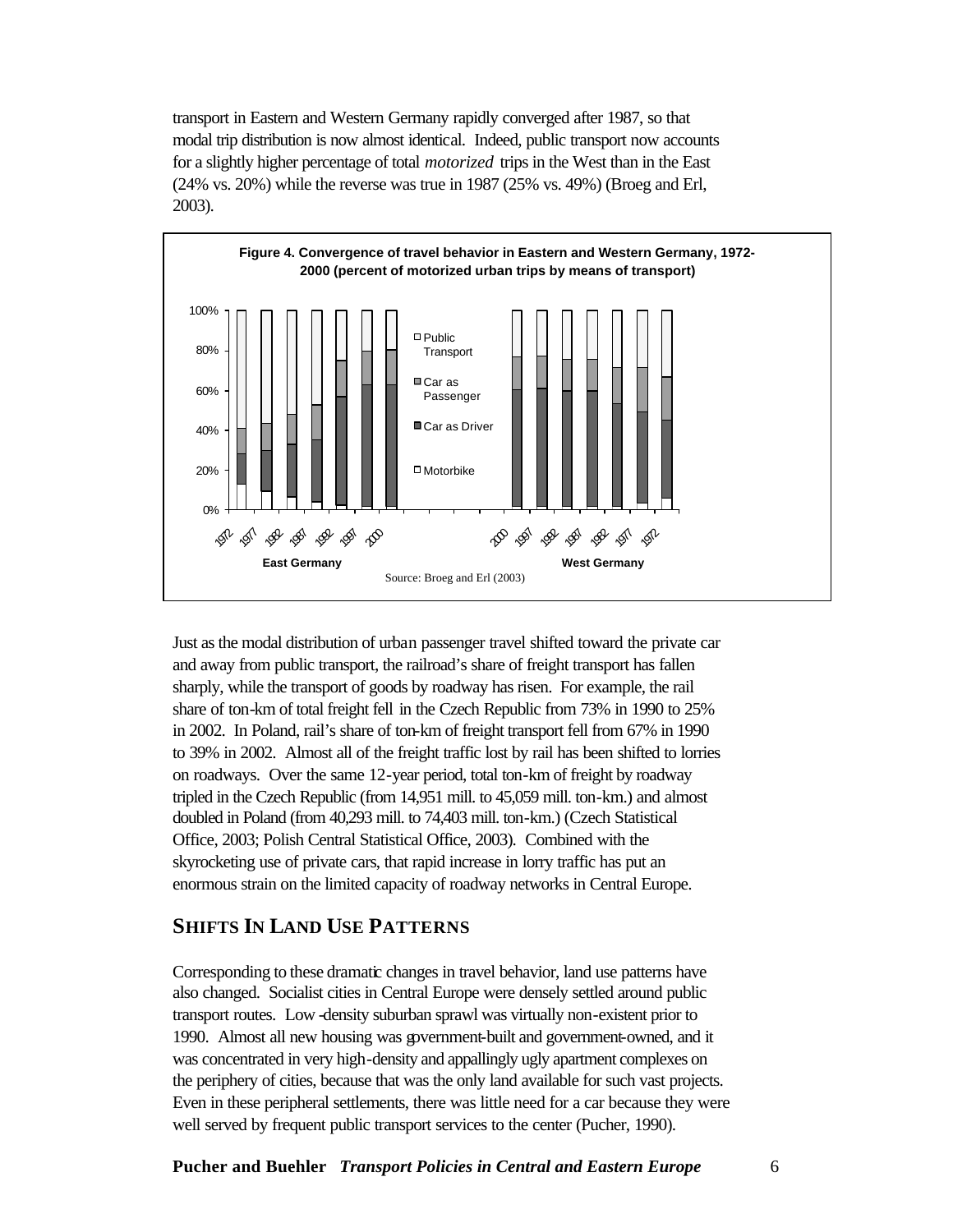The situation has changed considerably since 1990. Similar to the long-term trends toward decentralization in North America and Western Europe, most new construction has been in the suburbs (Sykorova and Sykora, 1999; Sykora, 2002; Pucher, 1999; Suchorewski, 1999, 2000, and 2002). In order to avoid the congestion and high land prices in large central cities, many firms are now locating on the periphery along key highways. Shopping centers are also emerging far from the center. Already by 2000 there were over 25 shopping centers and megastore complexes in the Warsaw suburbs (Suchorzewski, 2000). Most new housing is also being built at the urban fringe, but unlike the high-density apartment complexes of the Communist era, most housing units are now low-density single -family homes. Public transport services are sparse in these new suburban developments. Especially with the surge in auto ownership and use, suburbs are becoming entirely auto-oriented in their design and travel patterns.

Suburban sprawl is especially pronounced and problematic outside the confining political borders of many large cities. While some central cities themselves have retained strict land-use regulations and building codes on their territory, much new suburban and exurban development is in communities beyond their control. Land-use regulations there are far more lax than in central cities, and suburban towns are tempted to permit virtually any kind of development in order to attract jobs, tax revenues, and economic development away from the center. By comparison, there is less auto-oriented suburban sprawl in smaller cities, with their lower growth rates, lower incomes, and lower car ownership rates. Nevertheless, the trend toward dispersal is perceptible to some extent in almost every city in formerly socialist countries.

While the very strict land-use controls and high-density housing policies under Communism strongly encouraged public transport use, the recent trend toward lowdensity commercial and residential development at the suburban periphery obviously reinforces the trend toward more auto ownership and use. After decades of being forced to use crowded public transport and to live in monolithic, unattractive, and boring apartment complexes, the shift to the car and the flight to low-density suburbs are not surprising. In addition, the growing cadre of middle- and upper-class professionals and entrepreneurs are obvious customers both for new cars and for single family homes in the suburbs. Firms are locating in the suburbs for the same reasons they do in North America and Western Europe: convenience, lower cost, less regulation, greater land availability, less congestion, cleaner air, and access to the long-distance highway network. Now that firm location decisions are based mainly on profit incentives, the move is definitely to the suburbs, except for those specialized firms and headquarters functions that still need access to the core.

#### **TRANSPORT POLICIES IN THE SOCIALIST ERA**

It is not difficult to find the causes of public transport's dominance in socialist countries. Partly as a matter of socialist ideology, Communist dictatorships ensured that private car ownership and use would be extremely expensive and difficult, while public transport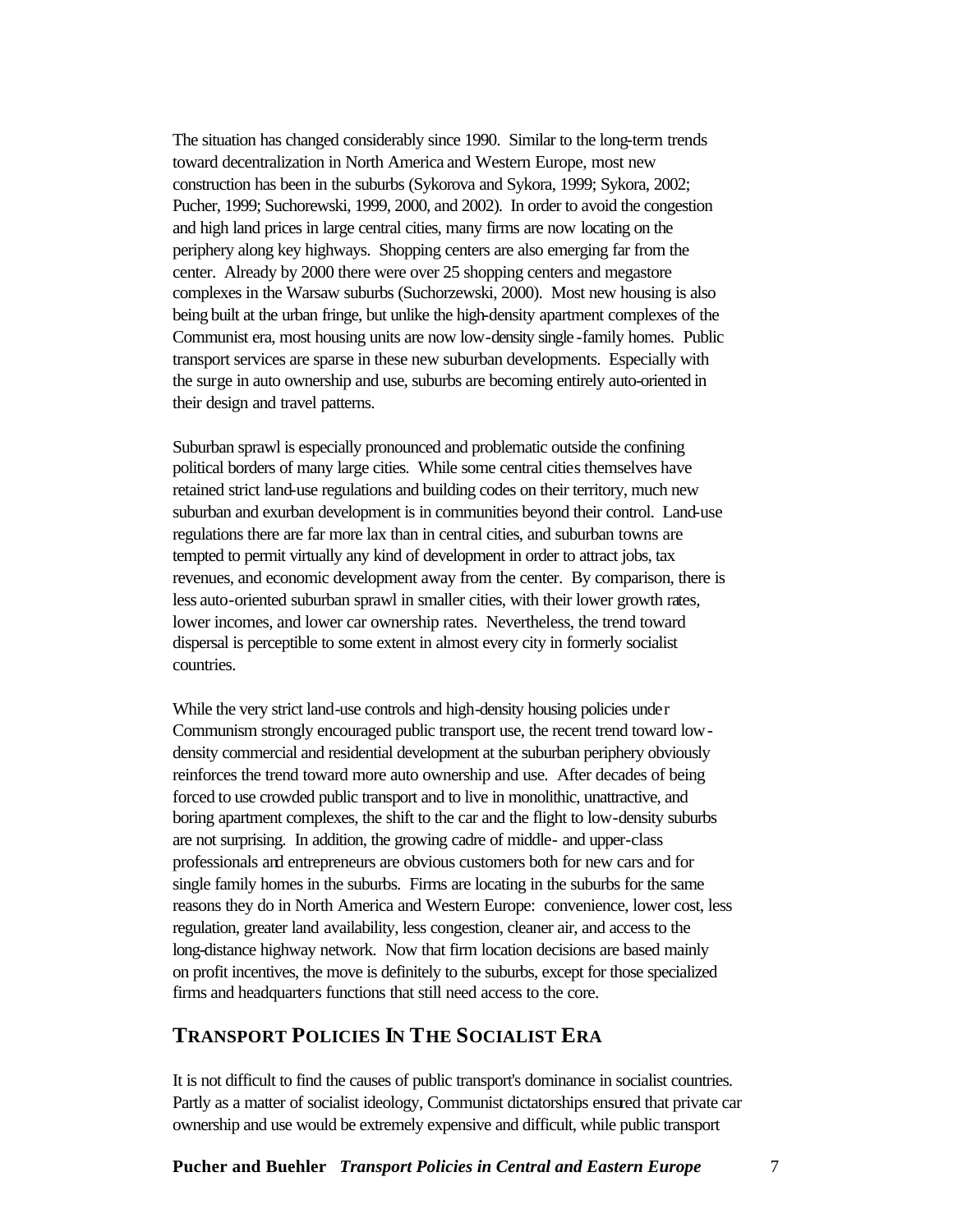was widely available and subsidized to such an extent that it was almost free. Socialist governments set the costs of car ownership and operation very high through their system of regulated prices. In addition, they sharply restricted their own car production while prohibiting imports of Western cars, thus keeping the supply limited. In Poland, moreover, petrol was rationed from 1981 to 1988, leading to a black market in ration coupons that further increased the price of petrol for anyone wanting to drive more than was possible with the official allotment of 24 to 45 liters per month. There were long waiting times for purchasing new cars—over a decade in East Germany and Poland! The quality of cars was abysmally low. They often broke down, and it was difficult to obtain spare parts for repairs. Finally, the roadway network was primitive by Western standards, and there was a severe shortage of petrol stations, repair shops, and other service facilities for cars (Pucher, 1993, 1994, and 1995).

Until about 1970, Communist governments treated the private car as a luxury and a symbol of capitalism, materialism, and consumerism inimical to the very principles of socialism. During the 1970s, however, restrictions on car ownership had to be relaxed in response to growing popular demand for cars and other consumer goods. Most Eastern Europeans perceived the private car as a higher-quality mode of transport, and its limited availability made the car an important status symbol. Communist governments throughout Eastern Europe rationed the small supply of cars as rewards to the Party faithful. In some countries, the Communist Party used car sales to lure hard Western currency holdings from the general population, which otherwise had to wait over a decade to purchase a car. Even in the last days of socialism, however, car ownership was limited to a small minority, and increases in auto ownership were only grudgingly permitted.

Public transport, by comparison, was seen as being most consistent with a planned economy, with its limits on consumption, mobility, and locational choice. To some extent, restricted automobility probably helped Communist dictatorships keep their populations under control. Public transport users were literally "captive riders." In contrast to the private car, public transport was treated as a basic necessity of life, to be provided to all at a negligible charge. Central governments in socialist countries provided generous financing for all public transport investments and operations. Yet, with the exceptions of metro systems in large cities such as Prague, Budapest, Moscow, and Leningrad, public transport services in socialist countries generally had much lower quality than public transport in Western Europe. In almost all socialist cities, buses, trams (streetcars), and trolley buses were often overcrowded, slow, poorly coordinated, and subject to frequent breakdowns (Pucher, 1990). Since they had no competition, public transport systems were hardly concerned about rider comfort or convenience. As in so many sectors of socialist economies, overstaffing, incompetence, lack of worker motivation, excessive bureaucracy, and extreme inefficiency also characterized public transport.

Nevertheless, public transport services were extensive, frequent, and cheap. Low fares were an especially strong inducement to public transport use because of the low percapita incomes in most socialist countries. That was somewhat less true for East Germany, Hungary, and Czechoslovakia, which had the highest incomes of any of the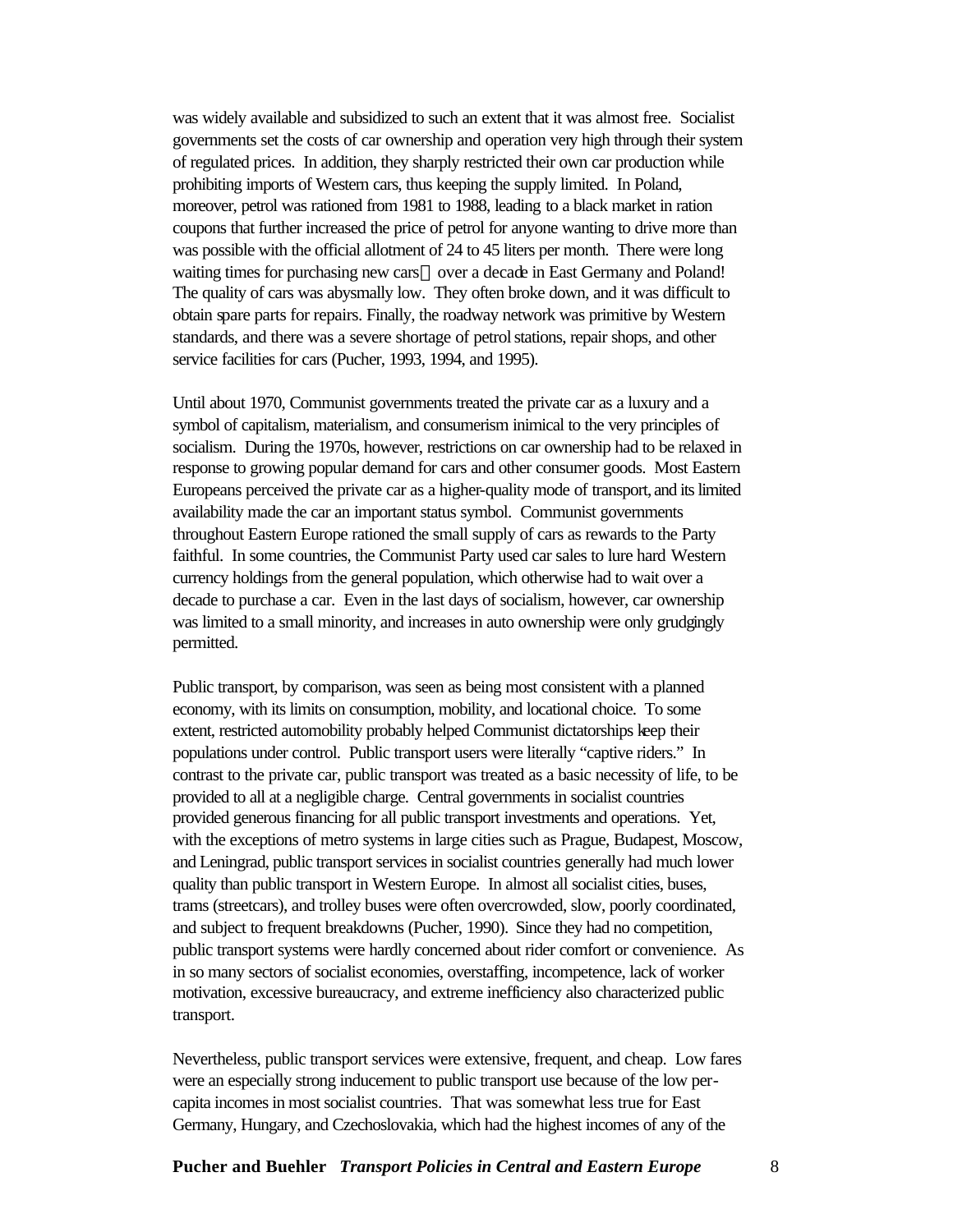world's socialist countries, but still much lower than Western European countries. Most people simply could not afford to own cars, let alone use them for daily travel. Even as car ownership rose during the 1970s and 1980s, most cars were used for trips to the countryside on weekends and holidays or to garden plots on the outskirts of the city. As late as 1988, for example, only 10% of Czechs used a car for the journey to work (Institute of Transportation Engineering, 1992).

## **TRANSPORT POLICIES TRANSFORMED BY FALL OF COMMUNISM**

With the overthrow of Communist governments in Central and Eastern Europe from about 1989 to 1992, most of these transport policies changed. One important change was a sharp reduction in central government subsidy to public transport. Most of the burden of financing capital investment and operating subsidy was quickly shifted to municipal governments. Cities now pay the entire operating subsidy for public transport (except for some short-distance railroad services).

The situation for capital subsidies is more complicated and has changed over time. In recognition of a desperate need to renew aging rolling stock and improve deteriorated rights of way, some central governments have established special infrastructure funds with varying degrees of modest assistance. In the Czech Republic, for example, the central government offered to cover 30% of vehicle and infrastructure costs for electric trams and trolley buses, and 10% of bus purchase and rehabilitation costs. As in many countries, however, the local Czech governments were not able to raise the necessary matching funds, and the central government could not afford to offer the promised contribution. Central government subsidy programs in most countries have been completely eliminated and those remaining are often revised, subject to the vagaries of annual budgets. Metro systems in the large capital cities Prague, Warsaw, and Budapest receive some central government subsidies for extensions and modernization, but those special programs have varied from year to year according to annual parliamentary budget agreements. In general, the overall funding contribution of central governments is small and focused on rail projects.

The consequences of this funding cutback have been devastating for public transport, especially since local governments are in terrible financial straits and cannot offset the reduction in central government subsidies. With sharp reductions in subsidy, public transport systems were forced to raise fares drastically, both in absolute terms as well as relative to inflation, wages, and the cost of car ownership and use. In the six years between 1988 and 1994, for example, the price of a one-way tram ticket in Warsaw, Poland rose 400-fold, and the percentage of average hourly wage required to pay for that ticket rose from only 4% to 26%. While a liter of petrol cost eight times as much as a tram ticket in 1988, it cost only twice as much in 1994 (Mitric and Suchorzewski, 1994; Pucher,1995). In Eastern Germany, public transport fares rose 10-fold from 1990 to 1992, while the price of petrol *fell*. A liter of petrol cost 9 times more than a one-way bus or tram trip in 1990, but *less* than a tram or bus trip by 1992 (Pucher, 1994). Those dramatic shifts in relative prices obviously spurred the shift of travel demand from public to private transport. The situation in the Czech Republic was similar, but not quite so extreme. One-way fares in Prague rose 7-fold between 1989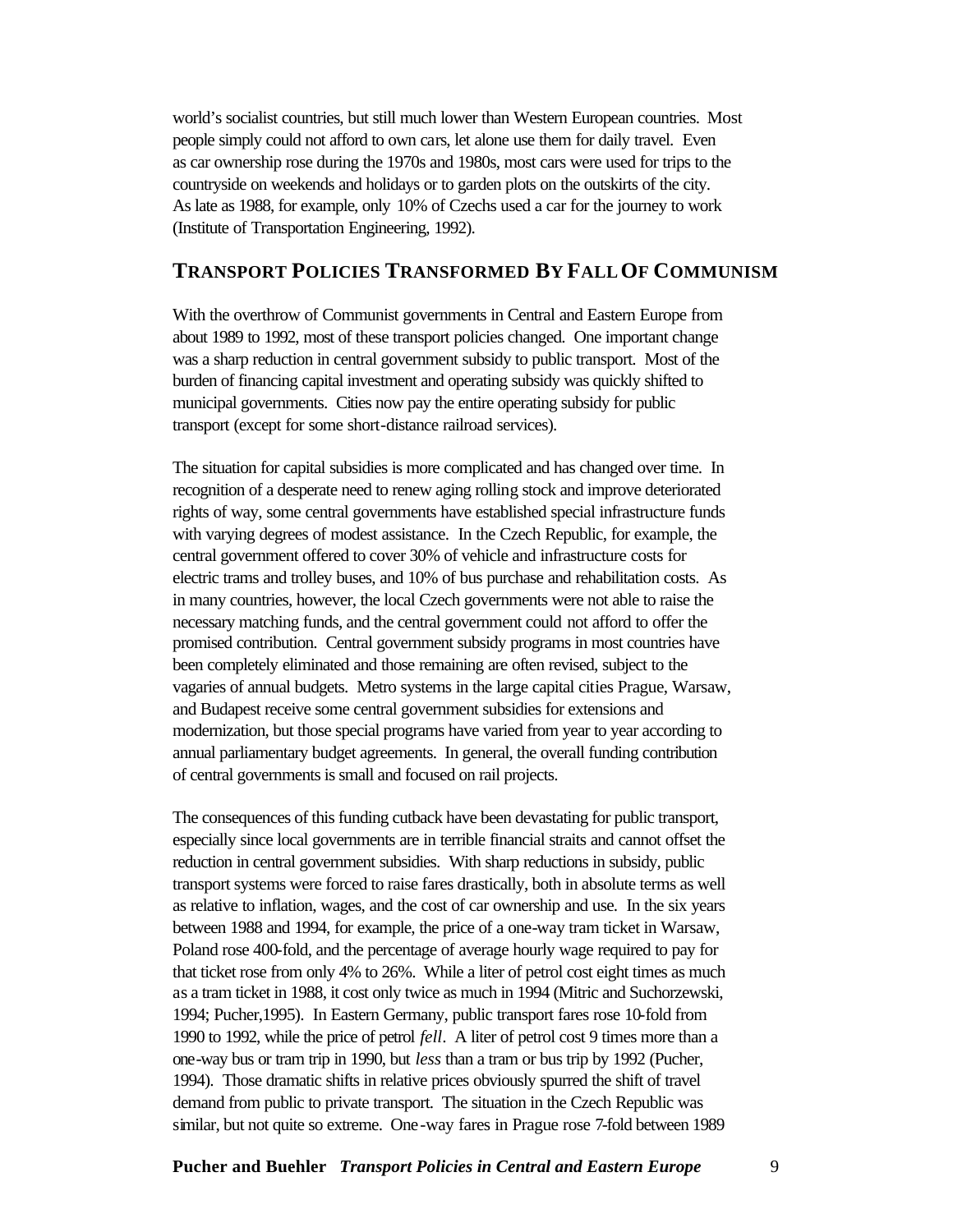and 1998, while the price of a liter of petrol and the price of the average car both rose about 3-fold (Czech Statistical Office, 2003).

Not only did public transport systems increase fares, but they also curtailed services, especially in smaller cities. Since funds were not available for modernizing or even maintaining the existing infrastructure and vehicles, service also became less frequent, less comfortable, and less dependable. Thus, both the quality and quantity of public transport services fell in most countries.

The percentage of operating costs covered by passenger revenues rose as fares increased and services declined. In Poland, for example, it rose from an average of about 40% in 1988 to about 65% in 1998, but with considerable variation and generally higher cost coverage in smaller cities. In Budapest, cost coverage rose from 35% to 43%. As in Poland, however, it is currently much higher in smaller Hungarian cities (ranging from 84% in Debrecen to 98% in Gyor) (Suchorzewski, 1999 and 2002).

Public transport usage also fell in many countries after the end of socialism because of high unemployment rates caused by the widespread bankruptcies and closings of many formerly state-owned, highly subsidized enterprises, especially in the manufacturing sector. With unemployment rates of almost 20% in Poland, Eastern Germany, and Hungary, there was a sharp fall in work trips beginning around 1990 and continuing throughout the decade. The Czech Republic avoided that problem for a while by continuing large subsidies to heavy industry, but as firm closings increased over the decade, unemployment rates rose there as well, from 0.2% in 1989 to 3.5% in 1995, 7.5% in 1998, and 8.8% in 2000 (Czech Statistical Office, 2003). That might help explain the much later fall in public transport usage in the Czech Republic than in Eastern Germany and Poland, as seen in Figure 3.

Just as government policies in Central Europe became much less favorable for public transport, they became much more accommodating to private car ownership and use. Virtually all restrictions on car ownership were removed, almost immediately opening up the Central European market to foreign carmakers. That greatly increased the quantity and quality of cars that residents of formerly socialist countries could buy. As an economic development strategy, some central governments (such as in Poland and the Czech Republic) have strongly promoted their own car industries through loans and subsidies for expanding and modernizing car production facilities (Pucher, 1999; World Bank, 2002).

Although budgets have been strained at every level, many central and local governments have been devoting considerable expenditures to improving and expanding roadway networks, focusing on high-speed arterials, suburban beltways around cities, bottlenecks at key intersections, and connections to the main intercity and international routes. Thus, the supply of roadway infrastructure is increasing, although much more slowly than the rapid increase in car and lorry use. Similarly, most governments in Central Europe still, in effect, set petrol prices, either directly or by determining the level of petrol taxation. As noted previously, no central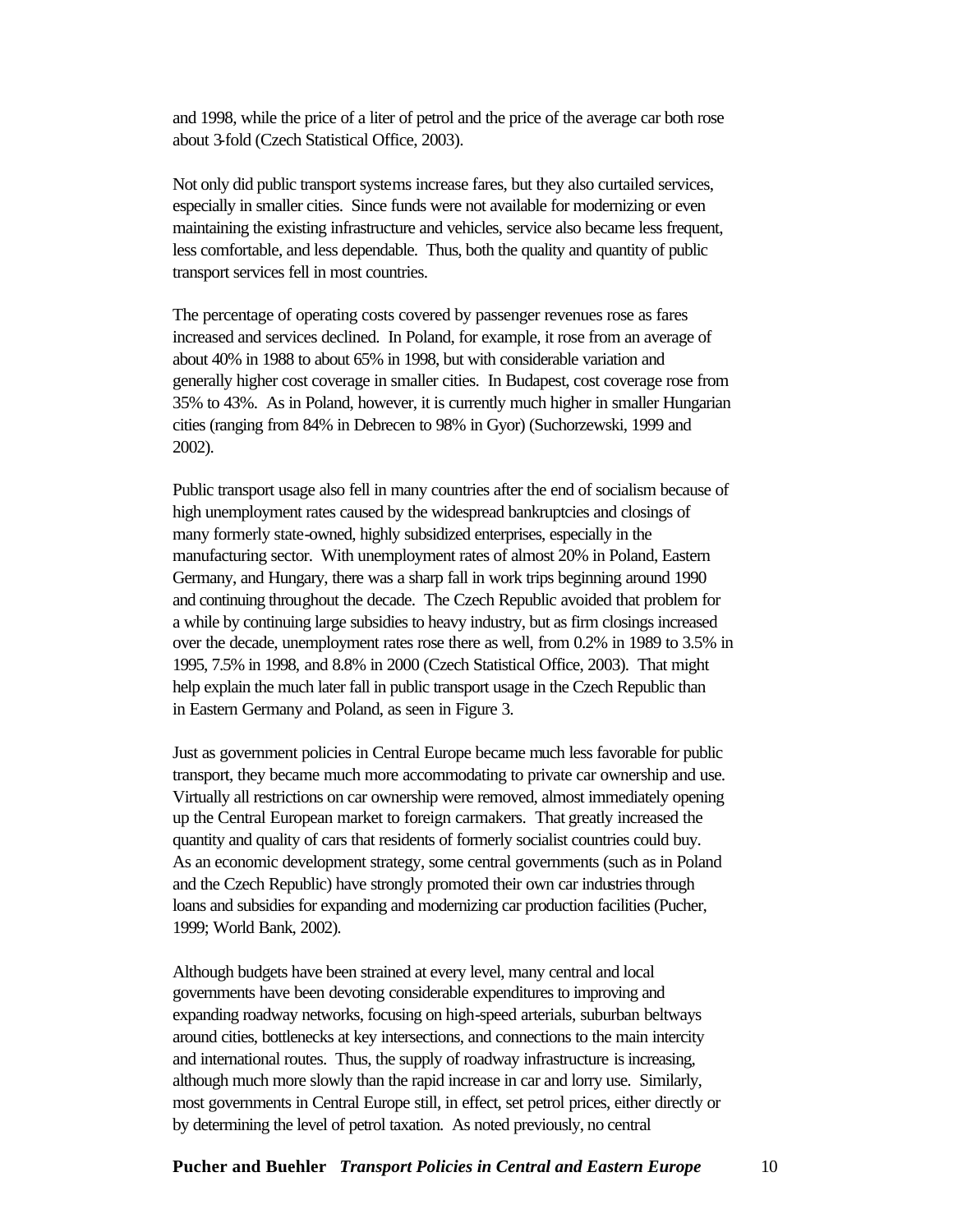government has raised petrol prices by as much as local governments have raised public transport fares.

In other respects as well, restrictions on car use were either lifted or not enforced. That was especially true of parking, which became very problematic in large cities. In the first few years, parking regulations in both Polish and Czech cities were largely ignored, leading to what some officials described as "parking chaos." Since then, some cities have set up zonal parking systems enforced by private parking management firms. Nevertheless, the total supply of parking spaces has greatly increased, much to the detriment of historic central cities. In Prague, for example, many of the most scenic squares have been turned into virtual parking lots (Pucher, 1999).

Buses and trams are increasingly stuck in the traffic congestion generated by the skyrocketing car and lorry use. That obviously slows them down and further decreases the quality of public transport relative to car travel. A few cities like Prague have begun introducing bus lanes and traffic signal priority for buses and trams at key intersections. Most cities, however, have undertaken no traffic priority measures at all to facilitate public transport movement on increasingly congested roads. Similarly, car-free zones and traffic-calmed neighborhoods, which are so common in Western Europe, are rare in formerly socialist cities of Central Europe, although a few cities such as Prague have restricted car access to parts of their historic cores.

## **PROBLEMS OF MODAL SHIFT IN CENTRAL EUROPE**

While the dramatic shift from public transport to the private car generally reflects consumer preference for the convenience, comfort, speed, flexibility, independence, and status of the car, it has generated some serious problems: rising roadway congestion, parking shortages, air pollution, noise, and traffic crashes. In only three years between 1988 and 1991, traffic fatalities jumped by 34% in the Czech Republic, 43% in Hungary, 71% in Poland, and 109% in Eastern Germany (Pucher, 1993, 1994, 1999). The sudden increase in car use, especially with faster and more powerful Western cars, overwhelmed the limited and dangerously designed roadway network. In addition, speeding and reckless driving increased, since enforcement of traffic regulations was lax in the first few years after socialism, partly as a reaction to the repressive police states that had existed previously. Driver training was also much less rigorous than in most Western European countries. Since the early 1990s, roadway improvements, safer cars, better driver training, and stricter enforcement of traffic laws have all led to improvements in traffic safety in Central Europe. For example, traffic fatalities in Hungary fell by more than half from 1992 to 2000, with current levels lower than during the socialist era (Hungarian Statistical Office, 2002). The traffic safety improvements have been less impressive in the Czech Republic and Poland, but even there, fatalities have declined since 1997, by 5% and 14%, respectively (Czech Statistical Office, 2003; and Polish Central Statistical Office, 2003).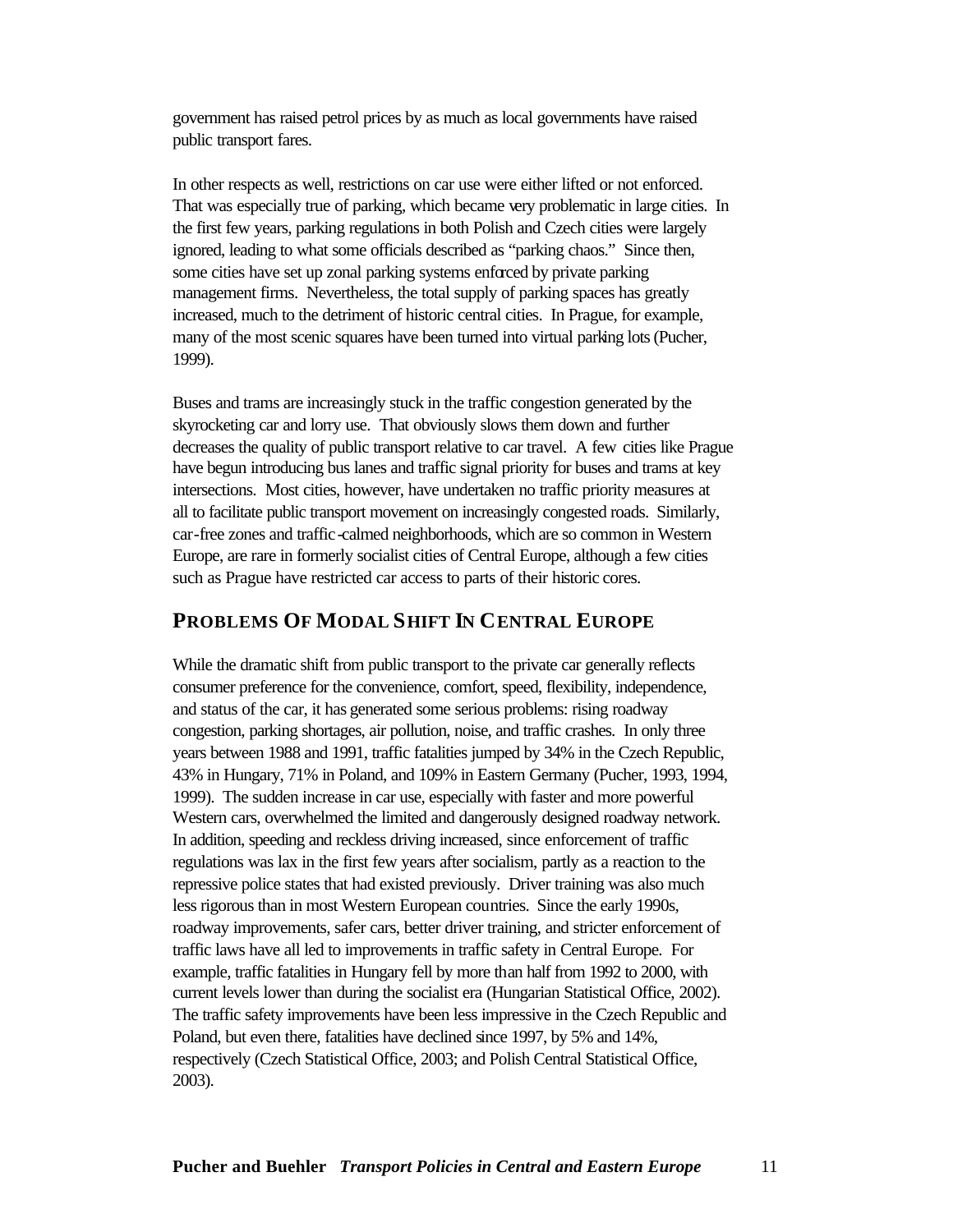Likewise, some other acute problems that developed with the sudden jump in car use after the fall of socialism have been mitigated over the years since then, as adjustments to policies were possible. Thus, unleaded petrol is now available throughout Hungary, the Czech Republic, and Poland, and most cars have catalytic converters. That has reduced the severity of certain kinds of pollution (NOx, CO, and airborne lead, for example). Yet some problems such as traffic congestion and parking shortages have gotten even worse as traffic volumes continue to increase more rapidly than roadway and parking supply. Traffic management in formerly socialist countries is still primitive or non-existent in most cities, exacerbating whatever problems the limited roadway capacity causes. The modest improvements in roadway infrastructure during the 1990s have helped divert thru-traffic away from some city centers. Similarly, completion of some key missing links in the roadway network has also helped. Nevertheless, the lack of funding makes it virtually impossible to keep up with the rapid growth in roadway travel by private cars and lorries.

#### **FURTHER ADJUSTMENTS TO TRANSPORT POLICIES**

In response to the problems that came with sudden increases in private transport and the equally dramatic decline in public transport use, some countries have recognized the need to adjust their policies. In particular, there is growing recognition that unfettered car and lorry use cause significant social and environmental problems and that certain measures must be undertaken to control the negative impacts of private passenger and goods transport. We have already noted above some increasing restrictions on car use, such as stricter parking regulations, safety and environmental standards, driver training, and enforcement of traffic regulations. Tolls are also being charged on some motorways, forcing motorists to help finance them.

For the most part, however, there is so much political support for accommodating increased car ownership and use that it is difficult to implement policies that would greatly inconvenience motorists or significantly raise the price of driving. Perhaps the most frustrating problem is the refusal of local government officials to give buses and trams the traffic priority they need to insulate them somewhat from the seriously congested streets in many cities. While most Western European cities long ago instituted bus lanes and priority traffic signals to ensure fast movement of buses and trams, only a few Central European cities have even begun to adopt such crucially needed measures.

Nevertheless, local governments have at least given more attention to public transport as an essential part of the urban transport system. After the initial shock of the sudden transition to capitalism around 1990, public transport systems have been gradually recovering in recent years. As seen in Figure 3, passenger levels have stabilized in many Czech, Hungarian, and Polish cities. Thanks to cooperation from Western European experts and counterpart systems, many Central European public transport operations have tried to improve the quality of their service, modernize their vehicles and infrastructure, and increase the efficiency of their operations. Prague's system, for example, has a partnership with the Paris public transport system (RATP), which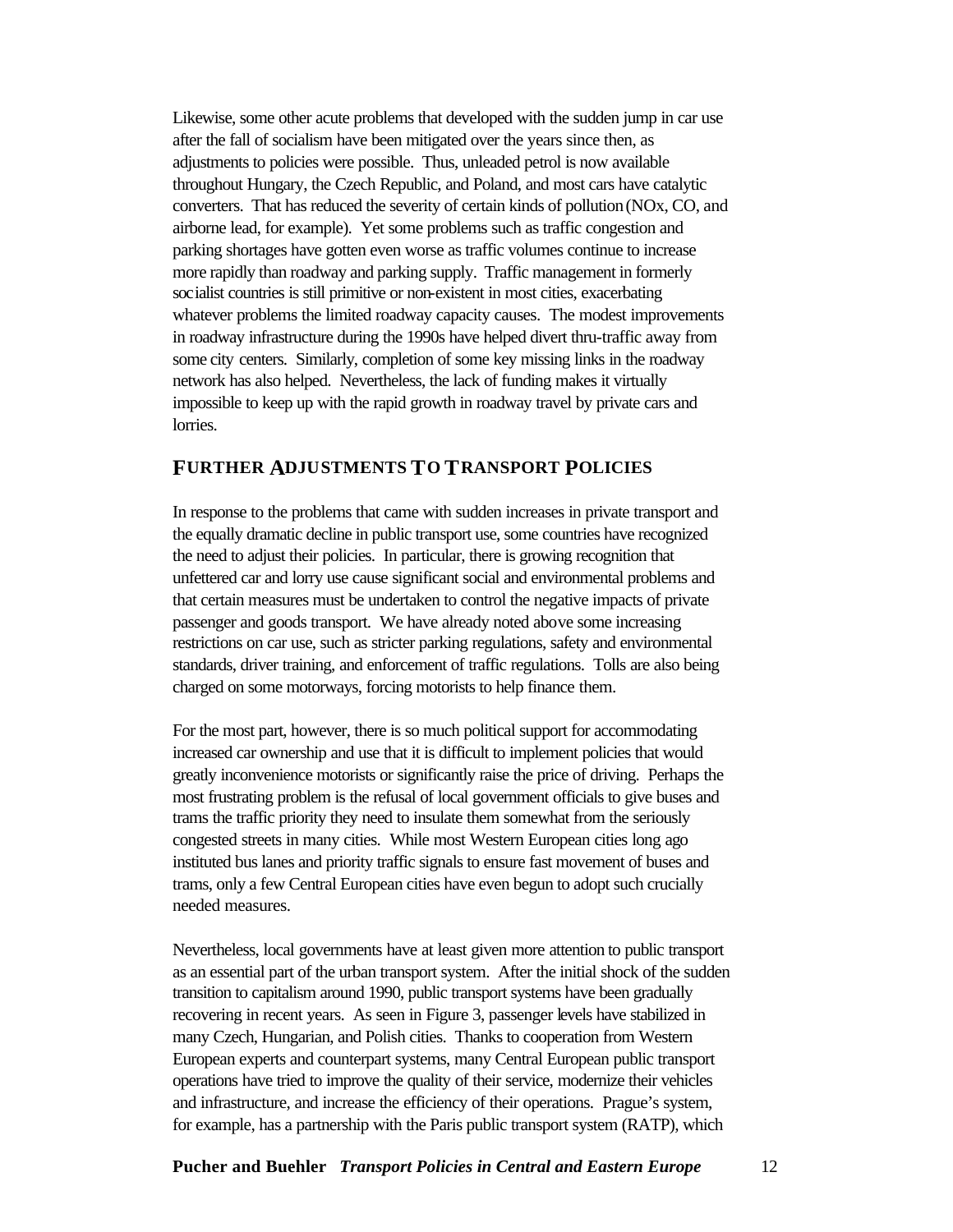provides frequent expert advice and assistance. The explicit focus has been improving and monitoring service quality.

While many municipal governments have undertaken vigorous measures to improve their public transport systems, their efforts have been largely frustrated by car-friendly central governments, which have provided very little funding, technical support, coordination, planning, or other guidance. Indeed, the ambitious road building policies of central transport ministries have encouraged more sprawl and car use, thus further worsening the chances of rebuilding public transport's customer base.

In spite of the increasingly adverse environment for public transport, significant improvements have been achieved. Many cities have transformed their systems into publicly owned corporations, with considerable managerial independence for actual operations. While city governments still own the public transport systems and set overall fare and service policies, the corporate management team has more leeway to improve the efficiency of operations. That has increased customer orientation and focus on service quality. Some cities have also been selectively privatizing parts of their operations. Thus, Prague's suburban bus routes are run by private operators under contract to the main public transport system. In spite of longer routes and lower vehicle occupancy in the suburbs, the lower costs of privately run services enable the expansion of bus routes to outlying areas with minimal subsidy.

Even without adequate support from central governments, many local governments have undertaken a range of measures to improve their public transport systems. Several cities have built new light rail lines (fast trams) or extended metro systems. Many cities have reconstructed tram tracks and track beds, modernized metro stations, and gradually replaced their aging bus, tram, and metro fleets with modern, Westernstyle vehicles. Some cities have also rationalized fare structures, improved fare collection systems, and introduced real-time information for passengers at tram and metro stops. Funds for public transport are so limited in most cities, however, that only a fraction of the necessary improvements can be implemented. That makes it difficult to keep up with the ever-increasing competition from the extremely popular private car, especially in the face of rampant suburban sprawl, whose low density, polycentric layout, and multi-destinational travel patterns are so adverse to public transport.

# **IMPACTS OF EUROPEAN UNION POLICIES ON ACCESSION COUNTRIES**

For two reasons, social, economic, and transport policies in many formerly socialist countries in Central and Eastern Europe are becoming increasingly like the policies of Western European countries. The differences that developed during more than four decades of socialism after World War II arose from Europe's artificial political and economic division by the Iron Curtain. Central European countries, in particular, had been an essential part of Europe for many centuries, so the lifting of the Iron Curtain enabled the return to Europe of countries that had long belonged anyway. Thus, it is only natural that Central European countries would quickly gravitate in many ways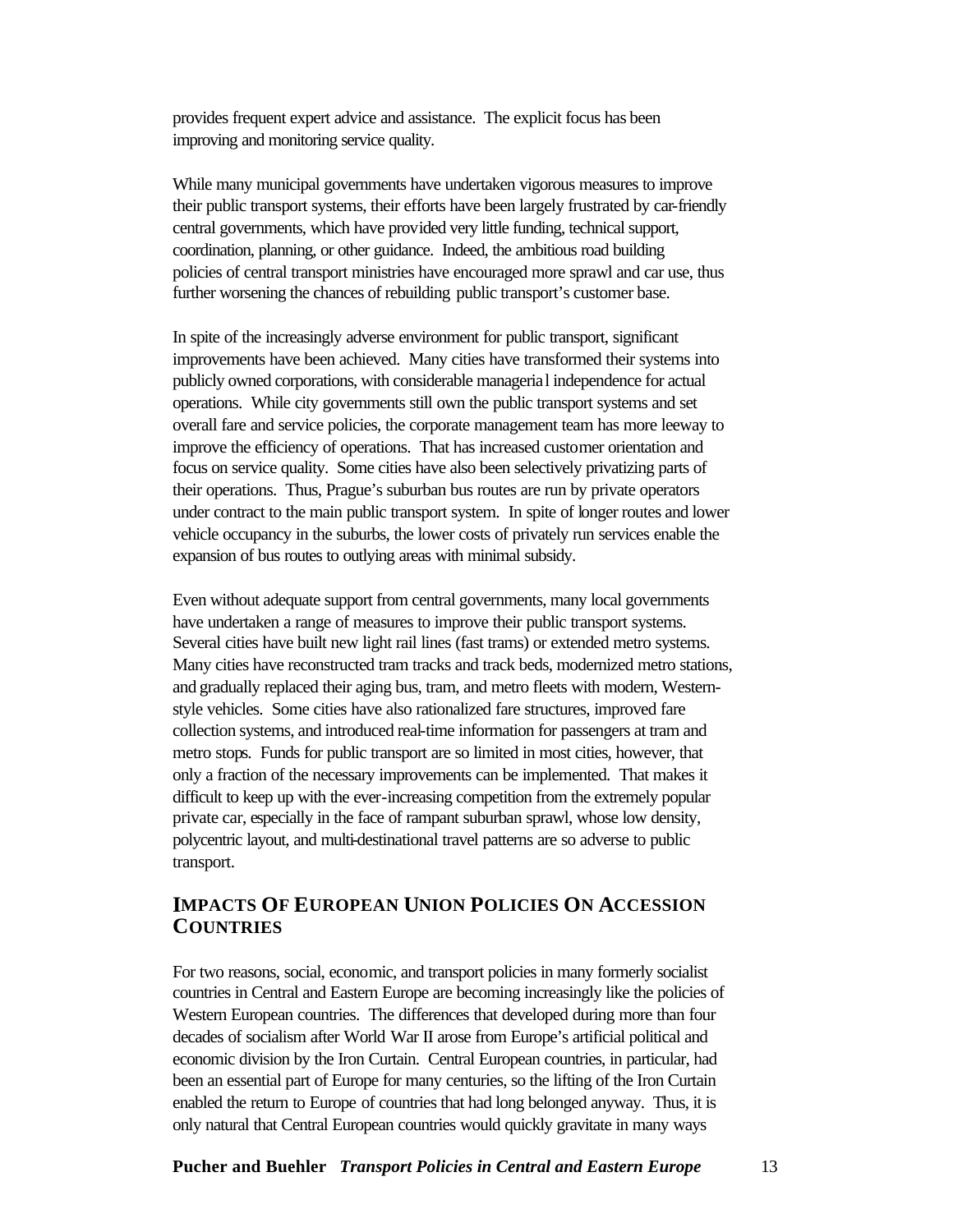toward their Western European neighbors. For certain countries, however, there is the additional factor of impending membership in the European Union, which has explicit transport policies that all members must adhere to. Hungary, Poland, the Czech Republic, Slovakia, Slovenia, Lithuania, Latvia, and Estonia are among the new members that will join the EU in May 2004. Especially since harmonization of transport policies is a top priority of the EU, the impacts on transport systems and travel behavior are likely to be considerable (World Bank, 2002; Peters, 2003; Harrop, 2000). Indeed, accession countries already started adapting their policies to EU requirements in the 1990s as a pre-condition for approval as EU member states.

For the most part, EU transport policies affect long-distance transport, since they are aimed at restoring rail and road connections that had been interrupted during the Communist era. Thus, the Trans-European Transportation Networks (TEN) program established crucial north-south and east-west corridors that expressed the particular importance of improving transport links between all parts of the EU. Those TEN corridors have been extended through the intended accession countries and beyond. Fourteen specific projects were identified for Central and Eastern Europe (Turre, 1999). Most of them involve improvements in long-distance connections between the capital cities of Europe.

The EU assists in funding Central and Eastern European road and rail projects in these priority corridors both indirectly, through the European Investment Bank (EIB) and the European Bank for Reconstruction and Development (EBRD), and directly, through the EU Structural and Cohesion Funds and the TEN budget. Until 2004, however, transport infrastructure projects relied for most of their funding on the national budgets of each country, with some additional funds from private investment capital for a few selected projects. The tight budgets of most governments in Central and Eastern Europe explain the slow progress of many planned projects within the TEN corridors (Peters, 2003).

Starting in 2004, however, EU funding for transport infrastructure improvements in Central and Eastern Europe will greatly increase for the new member countries. Moreover, further increases are planned around 2007, when the EU is scheduled to initiate its new 7-year cycle of European Regional Funding, which will for the first time include the new EU members in Central and Eastern Europe. The specific EUapproved projects and funding levels for these future years have not yet been determined, but it is certain that the EU will be providing a substantial portion of the funding. The overall increase in funding will facilitate the completion of planned projects that had been delayed by lack of financing prior to joining the EU.

EU transport policies only indirectly influence urban transport policies, since the EU explicitly states that urban transport is a local issue to be determined at a lower level of government. Nevertheless, some long-distance road and rail projects have clearly influenced urban transport. For example, the EU, EIB, and EBRD provided funding for the ring road around Budapest, which has unquestionably affected the urban transport network, generally encouraging more car use and suburban sprawl (Peters,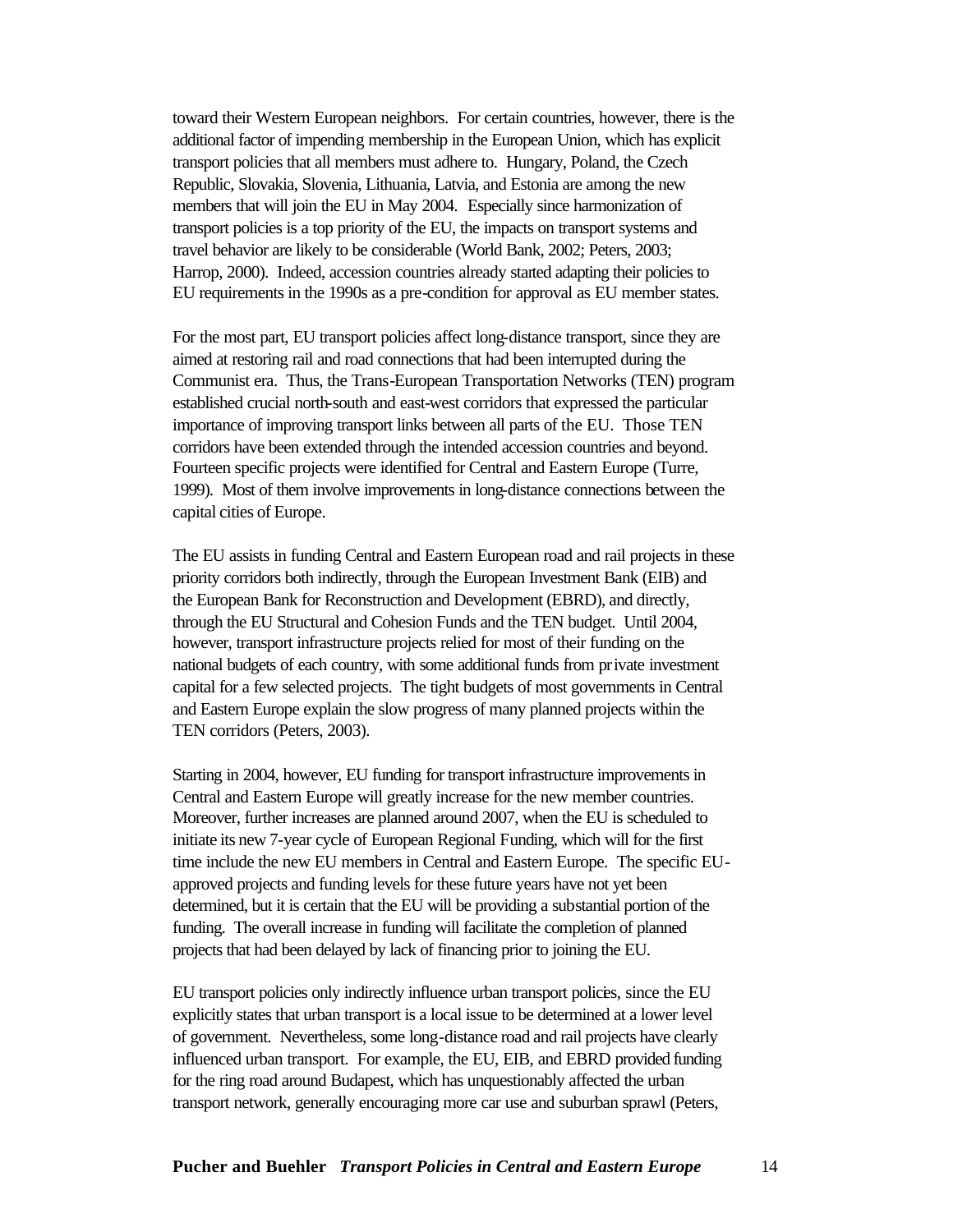2003). Likewise, the EIB and EBRD have helped fund a few urban projects like the Warsaw Metro and Krakow tramway (World Bank, 2002; Suchorzewski, 2002).

EU vehicle emissions and fuel standards will eventually apply to all roadway transport in the new member countries (Volkswagen, 2004; Europaeische Umweltagentur, 2002). New cars and trucks will soon have to meet the strict Euro III Standard that became effective January 1, 2001. It requires further reductions in tailpipe emissions of carbon monoxide (53%), hydrocarbons (67%), and nitrogen oxides (68%) relative to the Euro I Standard that became effective in 1992 and required catalytic converters on all cars (Department for Transport, 2003). The even stricter Euro IV Standard that becomes effective January 1, 2006 will require further tailpipe emissions reductions (relative to Euro III) in carbon monoxide (43%), hydrocarbons (33%), and nitrogen oxides (50%). The EU also sets standards for fuel composition to require successively cleaner fuels. Thus, the EU seeks to reduce transport-related air pollution not only by requiring cleaner and more efficient engines and catalytic converters but also by mandating cleaner fuels.

The EU requirement for open competition in the provision of local transport services will affect the organizational structure and economic performance of local public transport systems. Thus, Central and Eastern European countries will eventually be forced to change their legislation to conform to EU regulations that promote crossborder competition. There is the possibility that Western European firms might eventually operate many Central and Eastern public transport systems under contracts won in a competitive tendering process.

## **CONCLUSIONS AND POLICY RECOMMENDATIONS**

After the turbulent decade of the 1990s, the new millenium has already brought more gradual change to the countries of Central and Eastern Europe. Much of the rapid increase in motorization was simply to catch up to Western European levels. With a much smaller gap now between car ownership rates in Western and Central Europe, there is less catching up to do. Car ownership and use will surely continue to grow, just as they are continuing to grow throughout Europe, but the growth will be far less explosive than during the 1990s.

Similarly, it seems likely that public transport use will continue to decline, but more slowly than in recent years. It certainly will not return to the artificially high levels of the Communist Era. Public transport systems throughout Central Europe are making efforts to expand and improve their services. They are fighting a difficult battle against the extremely popular private car, however. Even if they eventually manage to attain a Western European standard of service quality, the best they can hope for is to stabilize usage at current levels. With public transport's modal split share falling throughout Western Europe—in spite of superb public transport systems—it is certain that public transport will be serving a lower and lower percentage of urban trips in the formerly socialist countries of Central Europe as well.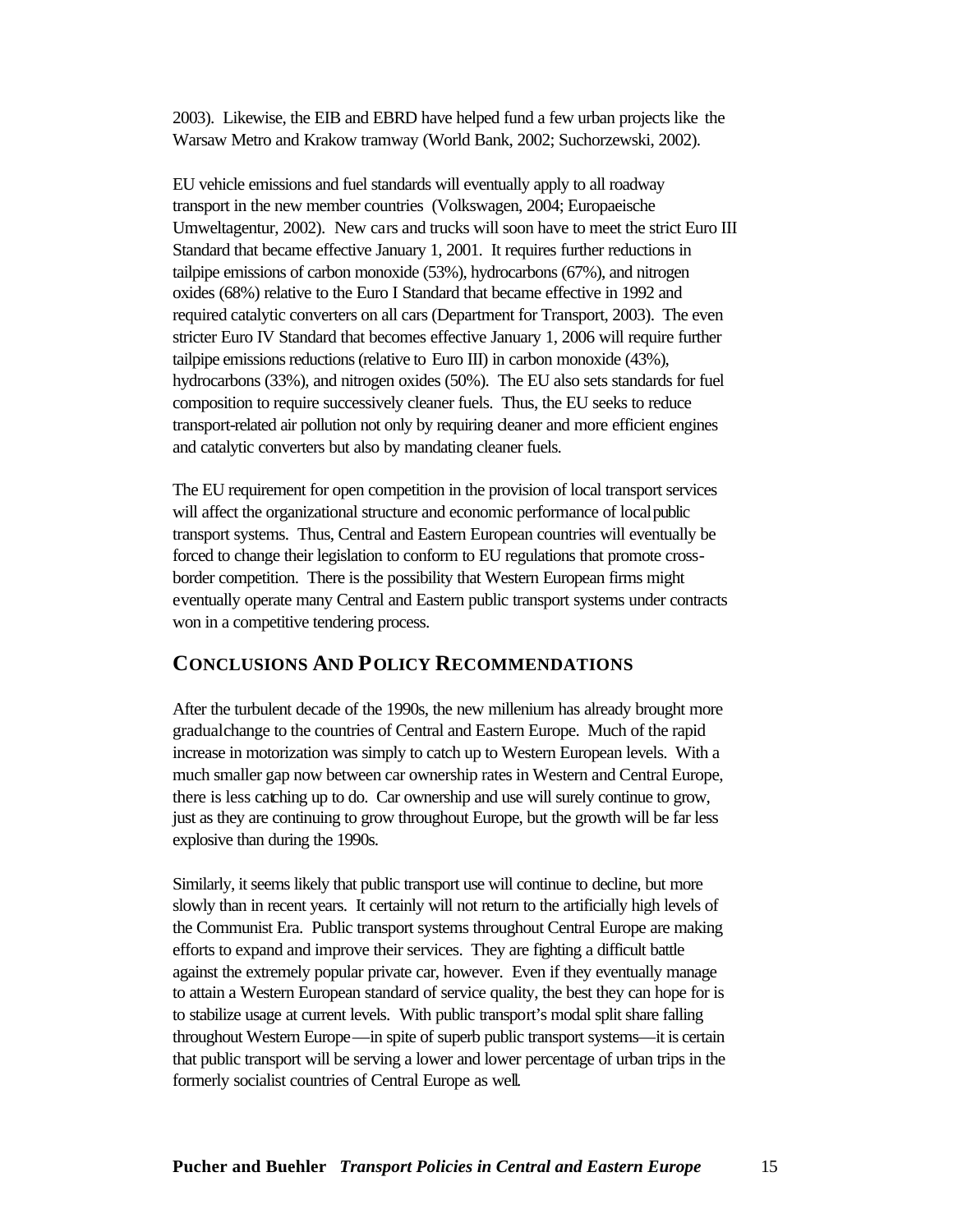These trends mean that the countries of Central Europe will have to deal with the sorts of urban transport problems plaguing Western European cities for many years, the same problems that emerged so suddenly in formerly socialist countries during the turbulent 1990s: congestion, air pollution, noise, accidents, parking, and transport finance. Central European policymakers and researchers are already looking to Western Europe for guidance, and they have already begun adopting the same policy measures used in the European Union. Technological improvements in car design, for example, should help mitigate the air pollution, noise, energy use, and safety problems. This is already evident in the new cars Central Europeans are now purchasing, partly because they were manufactured in Western Europe anyway. The most common Czech car, the Skoda, was vastly improved after the Skoda Company was bought by Germany's Volkswagen Corporation.

Congestion and parking problems will probably remain as intractable in Central European cities as in the rest of the world. Elaborate pricing schemes (such as in Singapore) are virtually inconceivable, since there is still a strong backlash to the repressive controls under Communism. Expansion and refinement of the current, crude system of differential parking fees would probably help resolve the parking problem, and if well designed, might mitigate congestion in central cities as well. As Western Europe and the United States have learned, massive additions to roadway capacity will not solve the congestion problem, since they generally induce more traffic and more suburban sprawl. Nevertheless, it is clear that the current roadway system in the Central Europe needs some key new links to fill gaps. Moreover, at least some additional capacity must be provided to meet the huge new demand for car and lorry use that has emerged during the 1990s and which will surely continue to grow in the coming years, even if at a slower rate.

Central governments must take on more responsibility for urban transport. At the very least, they should help cities by supporting research, disseminating information about best practices, and establishing a legal framework for regional intermodal coordination of public transport systems. Moreover, local governments desperately need the financial assistance of central governments for crucially needed capital investment— through direct subsidies as well as loan guarantees. Local governments, for their part, must give buses and trams the traffic priority they need. Surveys indicate that the majority of Central European citizens support giving public transport traffic priority even though that requires restrictions on car use (Suchorzewski, 2002). Local politicians should finally implement policies that reflect those preferences.

With their membership in OECD, NATO, and now the EU, Central European countries will have to conform to all EU regulations, laws, and standards for transport. Moreover, Central Europe seems to look toward Western Europe as its model anyway. Thus, the transport systems in Central Europe will become increasingly similar to those in Western Europe. Central European countries could benefit from decades of Western European experience. Although all EU countries depend primarily on the automobile for passenger transport, most of them offer excellent public transport systems and attractive environments for walking and bicycling.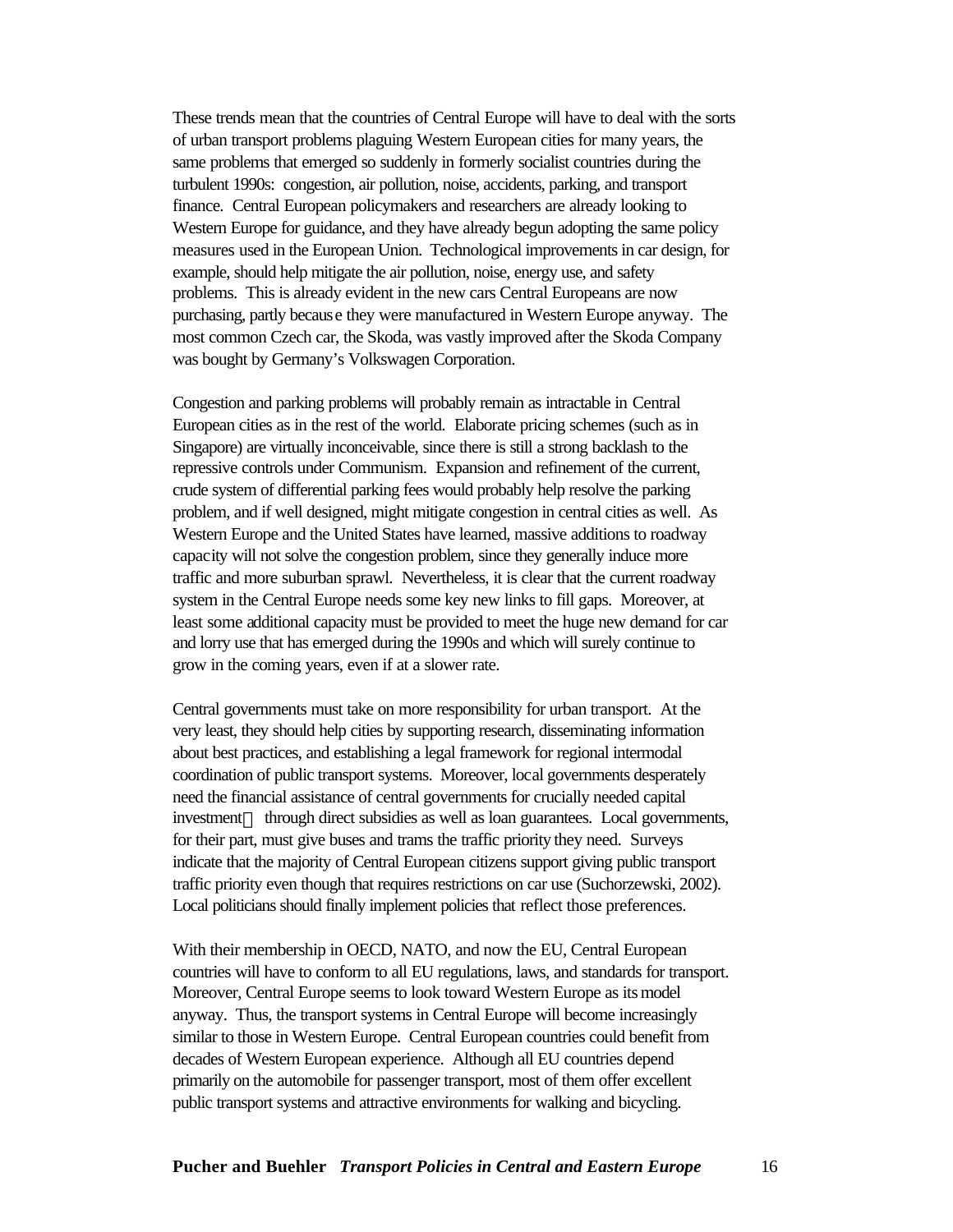Achieving such a balanced transport system will not be possible without the vigorous support of Central European governments at every level.

#### **REFERENCES**

- American Automobile Manufacturers Association**.** 1978.*Motor vehicle facts and figures***.** Detroit, Michigan, Motor Vehicle Manufacturers Association.
- American Automobile Manufacturers Association**.** 1982.*Motor vehicle facts and figures***.** Detroit, Michigan, Motor Vehicle Manufacturers Association.
- Broeg, W. and E. Erl. 2003. *Verkehrsmittelwahl in Deutschland: neue und alte Bundeslaender*. Socialdata, Inc., Munich, Germany.
- Czech Statistical Office. 2003. *Transport Yearbook 2002*. Czech Statistical Office, Prague, Czech Republic.
- Department for Transport. 2003. *European emissions standards.* London, England, Highways Agency of the UK Department for Transport. Accessible at: http://www.haguidetofreight.co.uk/General/id94.htm
- Europaeische Umweltagentur. 2002. *Den Weg fuer die EU-Erweiterung ebnen: Indikatoren zur Integration von Verkehr und Umwelt, TERM 2002*. Scanprint, Copenhagen, Denmark. Accessible at: http://reports.eea.eu.int/environmental\_issue\_report\_2002\_24sum/de/TERM\_DE\_web.pdf
- European Union. 2003. *Energy and Transport: Figures and Main Facts: Statistical Pocket Book 2003*. European Commission, Directorate General for Energy and Transport, Brussels, Belgium. Accessed online at: http://europa.eu.int/comm/dgs/energy\_transport/figures/pocketbook/doc/tran\_ means\_road\_2003.pdf
- German Federal Statistical Office. 2003.*International Statistics***.** Statistisches Bundesamt, Wiesbaden, Germany. Accessible at: www.destatis.de/e\_home.htm.
- Harrop, J. 2000. *The political economy of integration in the European Union*. Edward Elgar Publishing, Cheltenham, England.
- Hungarian Central Statistical Office. 2002. *Hungarian Statistical Yearbook 2001*. Central Statistical Office, Budapest, Hungary.
- Institute of Transportation Engineering. 1992. *Yearbook of Transportation 1990*. Institute of Transportation Engineering, Prague, Czech Republic.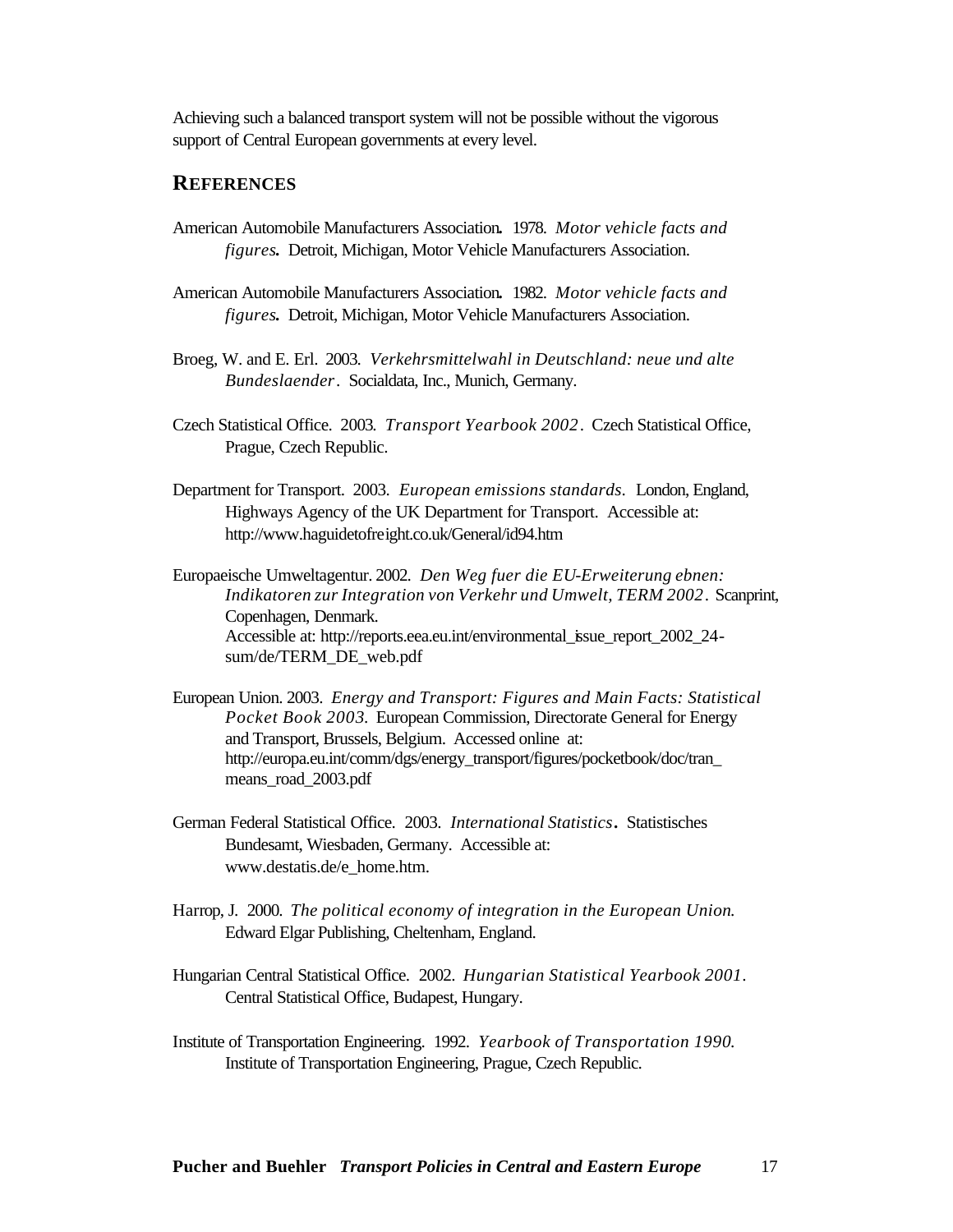- Institute of Transportation Engineering. 2003. *Yearbook of Transportation 2002*. Institute of Transportation Engineering, Prague, Czech Republic.
- Komornicki, T. 2003. Factors of development of car ownership in Poland*. Transport Reviews* 23:413-431.
- Mitric, S. and W. Suchorzewski. 1994. Urban transport in Poland: the challenge of the ascending private car. In: Proceedings of the Conference *Reconciling Transportation, Energy, and Environmental Issues*, Organisation for Economic Cooperation and Development, Paris, France.
- Peters, D. 2003. *Planning for a sustainable Europe: a case study of EU transport infrastructure policy in the context of eastern enlargement*. Rutgers University Ph.D. dissertation, New Brunswick, New Jersey.
- Polish Central Statistical Office. 2003. *Transport Statistics 2002*. Polish Central Statistical Office, Warsaw, Poland.
- Pucher, J. 1990. Capitalism, socialism, and urban transportation. *Journal of the American Planning Association* 56:278-297.
- Pucher, J. 1993. Transport revolution in Central Europe. *Transportation Quarterly* 47:97-113.
- Pucher, J. 1994. Modal shift in Eastern Germany: transportation impacts of political change. *Transportation* 21:1-23.
- Pucher, J. 1995. Road to ruin? Impacts of economic shock therapy on urban transport in Poland. *Transport Policy* 2:5-13.
- Pucher, J. 1998. Urban transport in Germany: providing feasible alternatives to the car. *Transport Reviews* 18:285-310.
- Pucher, J. 1999. The transformation of urban transport in the Czech Republic, 1988- 1998. *Transport Policy* 6:225-236.
- Suchorzewski, W. 1999. The funding of public transport investment in Central Europe. Proceedings of Conference *Financing Urban Public Transport*. Conference of European Ministers of Transport (CEMT) and Union Internationale des Transports Publics (UITP), Paris, France.
- Suchorzewski, W. 2000. *Urban transport in Poland*. Ministry of Transport, Warsaw, Poland.
- Suchorzewski, W. 2002. Urban public transport in Poland: main issues and perspectives. Paper presented at UITP Conference, "Changing European